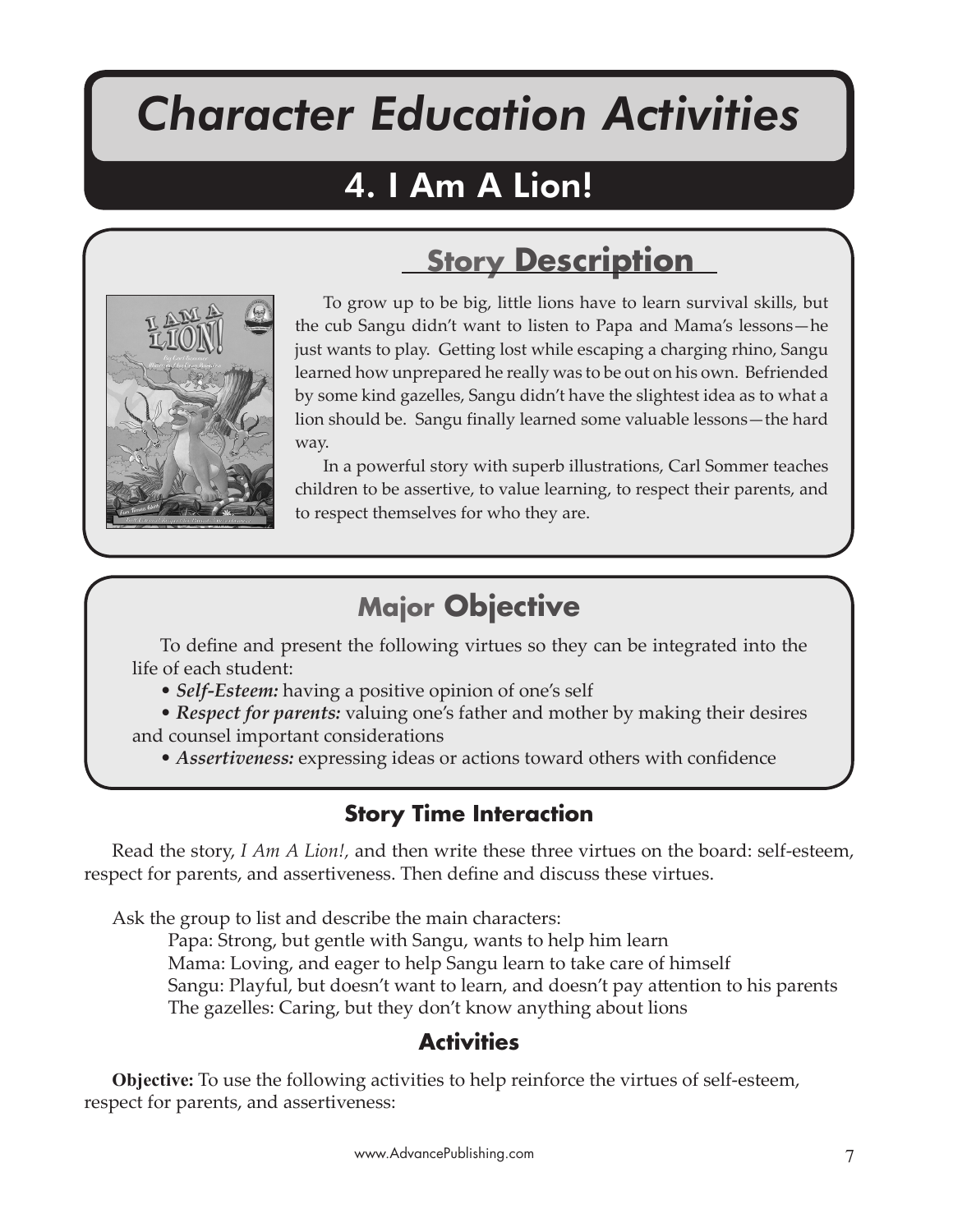#### I Am A Lion!

#### **Who Am I?**

**Goal:** Discovering the special gifts, talents and abilities of students. Define what each student's special gifts, talents, and abilities are. Emphasize that these are not necessarily flashy or readily apparent characteristics, but may also be gi�s that help them to be sensitive to special needs not easily noticed.

Ask students to describe some gifts people have. Possible gifts: caring for others, fixing things, investigating, exploring, helping, teaching, athletic talents, etc.

#### **Special Things About Me**

**Goal:** Have each student create a presentation around the idea "Special Things About Me". It can be a story, a picture or collage, a short play or mime, etc. that reflects something special the student has done or would like to do with his or her gifting.

#### **I Am Strong When I Do What is Right**

**Goal:** To discover what makes strong, dynamic persons. Discuss characteristics that make a strong, dynamic person. Then identify people in your life who encourage you to become the kind of person that wants to do what is right. Pick some outstanding leaders as examples: George Washington, Abraham Lincoln, George Washington Carver, Helen Keller, Martin Luther King, etc.

#### **Smoking Role Play: Peer Pressure**

Goal: Conveying to students the dangers of smoking. Hold up a smoking advertisement and ask students what the advertisement tells us about smoking. Does it make it look like it's cool? Is it telling us that you will have big muscles when you smoke? Read the warning on the label of cigare�es and explain. Explain that peer pressure is the reason many children experiment with smoking. After the lesson presentation, do the role play in the class activity.

#### **Lesson Presentation**:

Ask students how smoking affects someone.

\* Can raise blood pressure and make a heart beat faster

\* Gives people bad breath

 \* Makes it more difficult to run so playing sports is harder—big muscles in advertisements are definitely misleading

 \* Makes it more difficult for blood to move around so you can't think as quickly. Plus, kids who smoke are more likely to get in trouble or make lower grades.

\* Can cause lung cancer or emphysema

 \* Costs a lot of money. Find the cost for a pack of cigare�es and calculate the cost for a year if a smoker uses one pack a day. Ask students if the annual cost for cigarettes is worth all the detriments listed on the board.

\* Encourages kids to use drugs, or become abusive drinkers of alcohol

\* Causes smoker's cough

### **Class Activity**

You can use this activity to role play smoking, drinking, glue sniffing, or any other activity that is harmful for children. Ask students to list some of the dangerous activities they see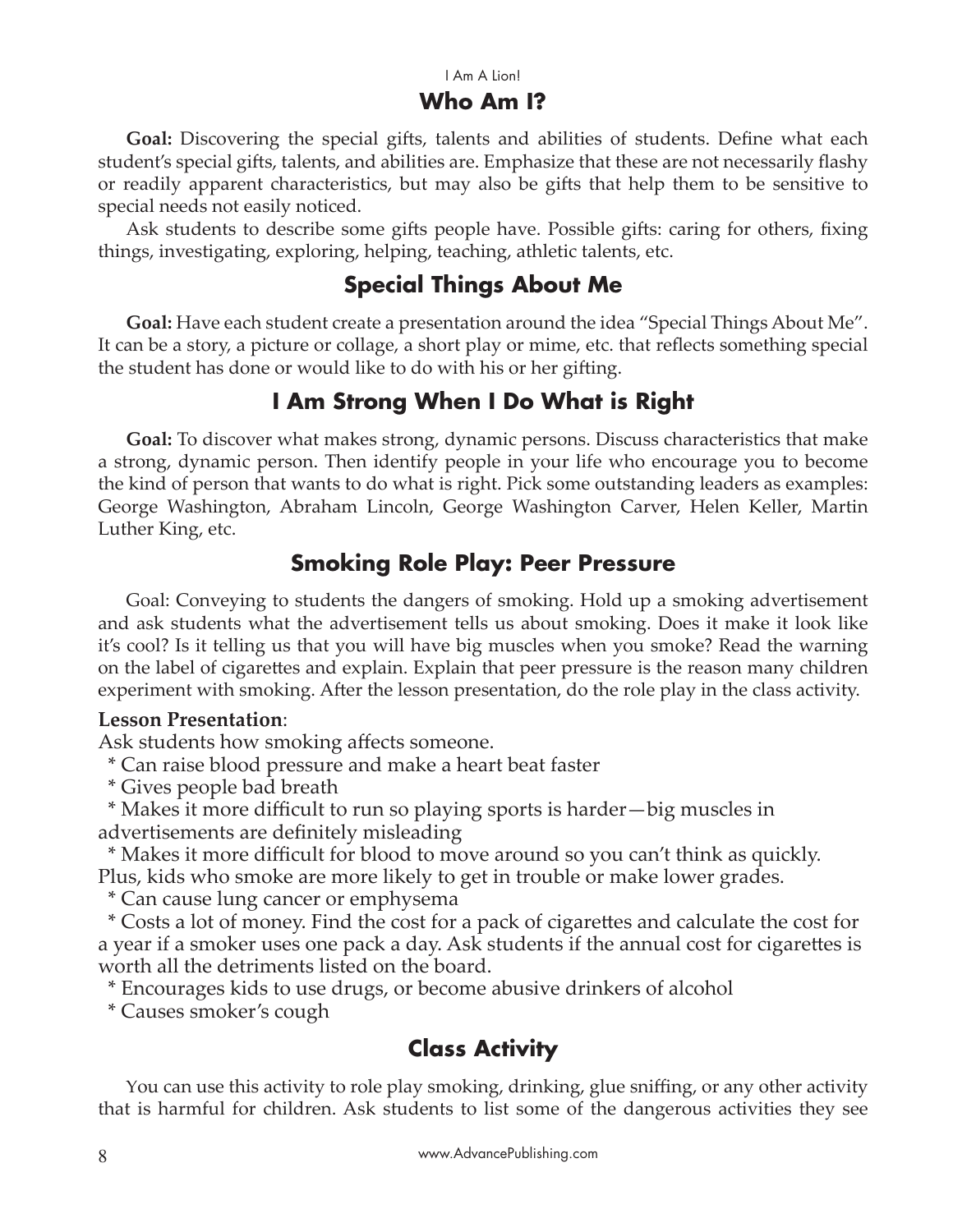around them.

Pass out paper bags and crayons. Assign partners. Ask students to make a puppet out of the paper bag. One person will act as the peer pressure person to make the other person yield. They are to use the puppets in the role play. The student must list reasons why he needs to say no, which would be the detriments discussed earlier. Then switch roles.

**Lesson Learned:** Just like Sangu began behaving like a gazelle because of the new friends around him, we must learn who we really are and resist pressure from friends around us who may want to lead us down a path that is not good for us.

#### **Words Do Not Hurt Me**

**Goal:** Evaluating the impact of words and criticism. Discuss the impact of words on selfimage and how to evaluate and respond to criticism. Teach that a strong person does not let others influence him or her because of someone's criticism.

People have two ears. Some things said need to go through our ears and out, while some things need to enter our ears and go to our heart. Wise individuals know what words need to go through the ears, and what words need to enter the heart.

#### **Bouncing Eggs Science Experiment**

**Goal:** Teaching students the importance of bouncing back when they encounter difficult situations.

**Materials:** Uncooked egg, two hard-boiled eggs, white vinegar, jar or large cup, and water.

**Science:** Before doing the experiment, show the children how to tell the difference between a uncooked egg and hard-boiled egg. Spin each egg around. Then stop the spinning and immediately lift your hand. The uncooked egg will continue to spin slightly because the inside is in a liquid state; the hard-boiled egg will completely stop because the inside is in a solid state.

The chicken egg shell has a high calcium content. When the egg is placed in vinegar, the acetic acid in the vinegar causes the shell to dissolve. After two to three days the egg will have the ability to bounce.

**Procedure:**· Let students in class soak one of the hard-boiled eggs in white vinegar for two to three days until the shell is dissolved. It is important that the whole egg is covered. Place a plastic cup with some water in it on top of the hard-boiled egg to prevent the egg from floating in the vinegar.

**Results:** The vinegar dissolves the shell and leaves the membrane or skin so the egg can bounce. Remove the egg and soak it in water. Let a student hold the egg no more than two to three feet above the table and let it drop. The egg does not break. It "bounces."

**Egg Dropping Contest and Teaching About a Ruler:** Take the other hard-boiled egg and have an egg dropping contest. Take the hard-boiled egg that was not put into the vinegar and have the students write down their guess in increments of 1/8 of an inch to how high the egg can be lifted and dropped before it will crack.

Put a ruler by the egg and start with 1/8 of an inch and continue in 1/8 inch increments until the hard-boiled egg cracks. Have a student add on the board each 1/8 increments as you perform this experiment.  $(1/8 + 1/8 = 1/4; 1/4 + 1/8 = 3/8;$  etc.)